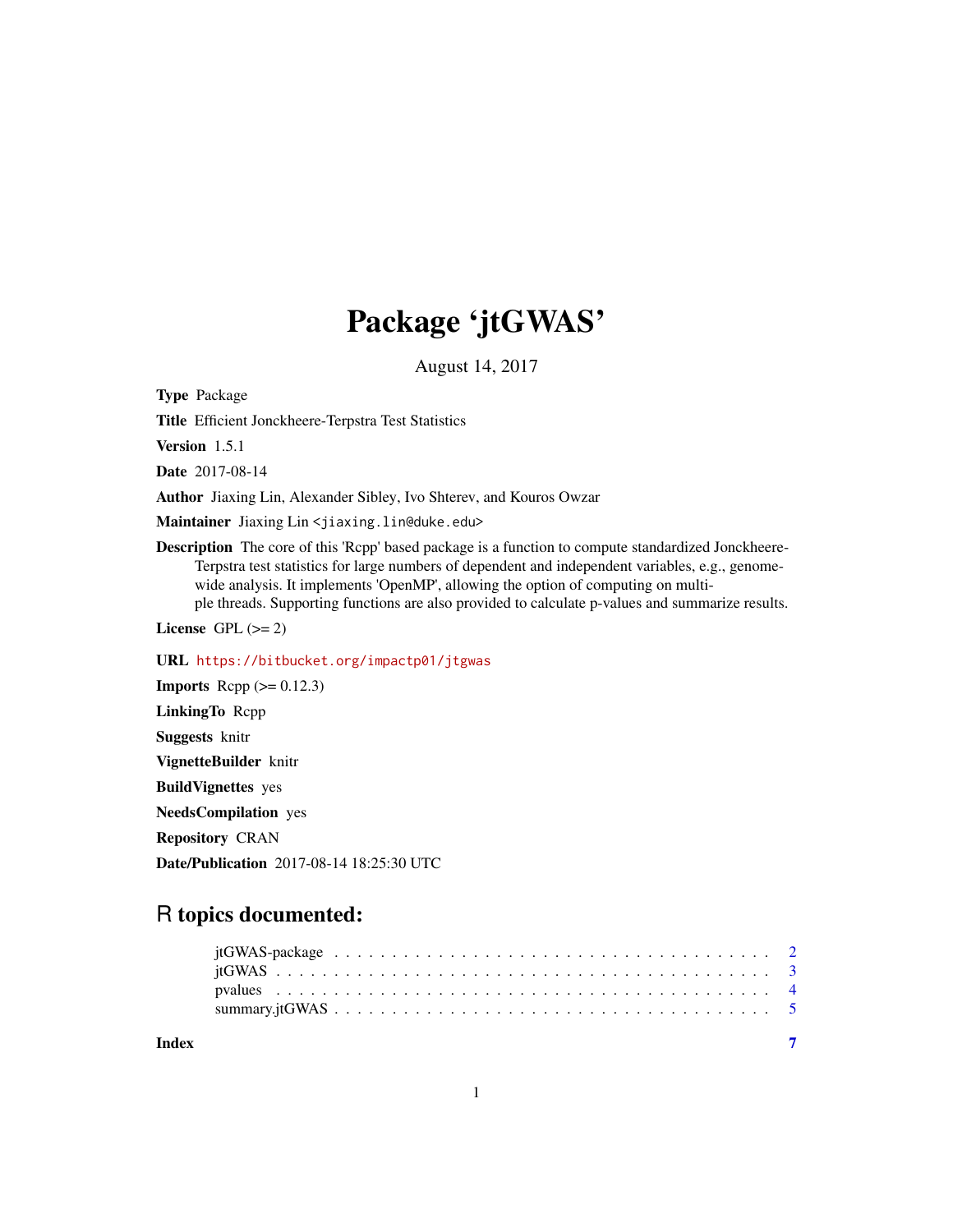<span id="page-1-0"></span>

#### Description

The core of this his Rcpp-based package is a function to compute standardized Jonckheere-Terpstra test statistics for large numbers of dependent and independent variables, e.g. genome-wide analysis. It implements OpenMP, allowing the option of computing on multiple threads. Supporting functions are also provided to calculate p-values and summarize results.

#### Details

| Package: | jtGWAS     |
|----------|------------|
| Type:    | Package    |
| Version: | 1.5.1      |
| Date:    | 2017-08-14 |
| License: | $GPI - 3$  |

Please see the example function calls below, or refer to the individual function documentation or the included vignette for more information. The package vignette serves as a tutorial for using this package. The technical details are provided in the reference cited below. Specifically, the calculation of the standardized test statistic employs the null variance equation as defined by Hollander and Wolfe (1999, eq. 6.19) to account for ties in the data.

#### Author(s)

Jiaxing Lin, Alexander Sibley, Ivo Shterev, and Kouros Owzar

Maintainer: Jiaxing Lin <jiaxing.lin@duke.edu>

#### References

Hollander, M. and Wolfe, D. A. (1999) *Nonparametric Statistical Methods*. New York: Wiley, 2nd edition.

#### See Also

[Rcpp](#page-0-0)

#### Examples

```
# Generate dummy data
num_patient <- 100
num_marker <- 10
num_SNP <- 500
set.seed(12345)
X_pat_mak <- matrix(rnorm(num_patient*num_marker), num_patient, num_marker)
```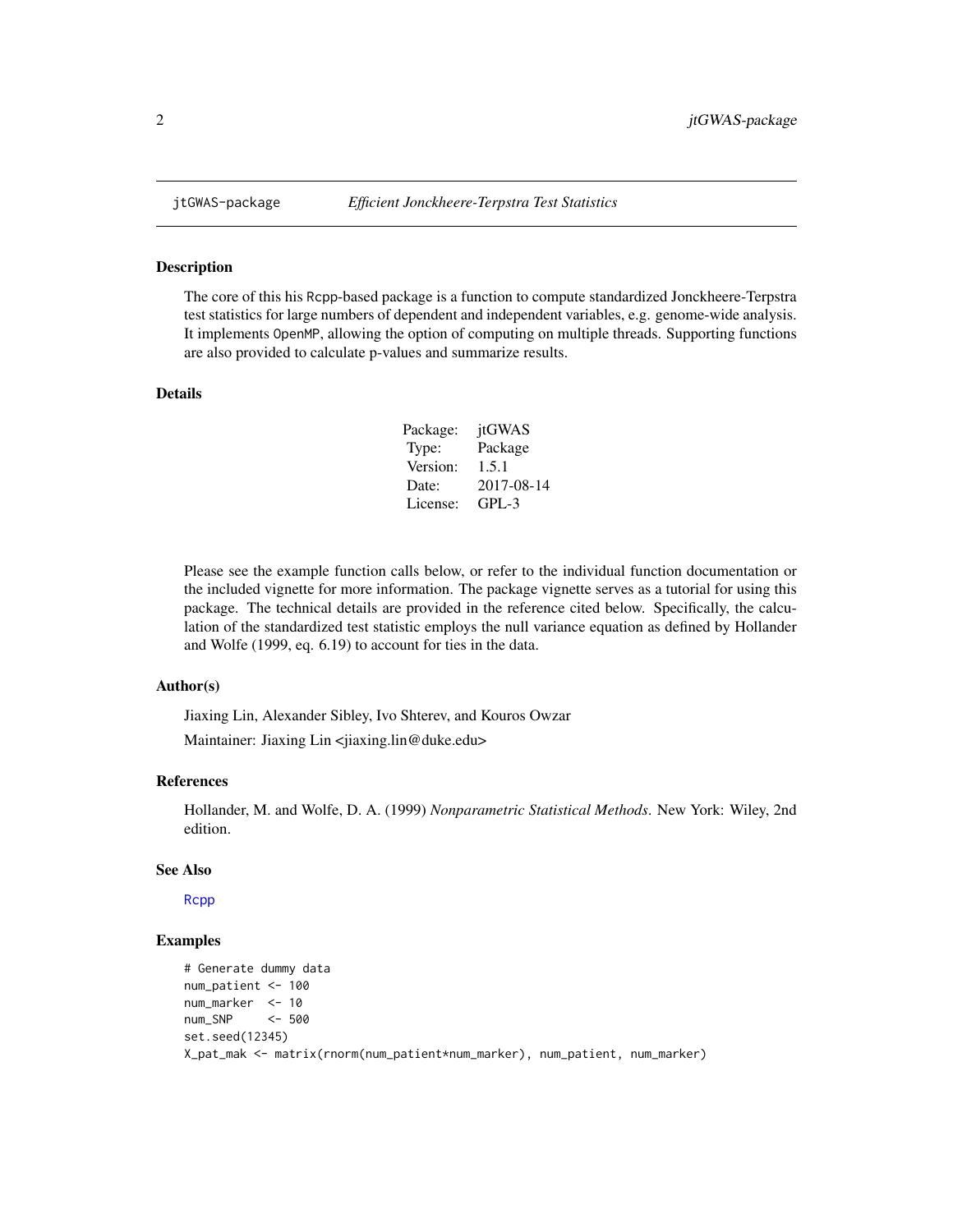#### <span id="page-2-0"></span>jtGWAS  $\qquad \qquad \qquad$  3

```
G_pat_SNP <- matrix(rbinom(num_patient*num_SNP, 2, 0.5), num_patient, num_SNP)
colnames(X_pat_mak) <- colnames(X_pat_mak, do.NULL=FALSE, prefix="Mrk:")
colnames(G_pat_SNP) <- colnames(G_pat_SNP, do.NULL=FALSE, prefix="SNP:")
res <- jtGWAS(X_pat_mak, G_pat_SNP, outTopN=15)
res
```
<span id="page-2-1"></span>

jtGWAS *Compute the Jonckheere-Terpstra Test Statistics*

#### Description

A method to compute the Jonckheere-Terpstra test statistics for large numbers of dependent and independent variables, with optional multi-threaded execution. The calculation of the standardized test statistic employs the null variance equation as defined by Hollander and Wolfe (1999, eq. 6.19) to account for ties in the data.

#### Usage

jtGWAS(X, G, outTopN=15L, numThreads=1L, standardized=TRUE)

#### Arguments

| $\mathsf{X}$ | A matrix of dependent variables, e.g. marker levels. Row names are sample IDs,<br>and column names are marker IDs. Required.                                                                                                       |
|--------------|------------------------------------------------------------------------------------------------------------------------------------------------------------------------------------------------------------------------------------|
| G            | A matrix of independent variables, e.g. SNP counts. Row names are sample<br>IDs, and column names are SNP IDs. Required.                                                                                                           |
| outTopN      | An integer to indicate the number of top hits to be reported for each marker,<br>based on the standardized Jonckheere-Terpstra test statistics. Optional, and the<br>default value is 15L. If set to NA, all results are returned. |
| numThreads   | A integer to indicate the number of threads used in the computation. Optional,<br>and the default value is 1L (sequential computation).                                                                                            |
| standardized | A boolean to specify whether to return standardized statistics (TRUE) or non-<br>standardized statistics (FALSE). Optional, the default value is TRUE.                                                                             |

#### Value

A list with two objects

| J       | A matrix of the standardized/non-standardized Jonckheere-Terpstra test statis-  |
|---------|---------------------------------------------------------------------------------|
|         | tics, depending on the value of the standardized argument.                      |
| gSnipID | If outTopN was specified, this object is a matrix of the column IDs of G cor-   |
|         | responding to the top standardized Jonckheere-Terpstra test statistics for each |
|         | marker. Otherwise this is a vector of column IDs of G.                          |

#### Note

Rows (samples) are assumed to be in the same order in X and G.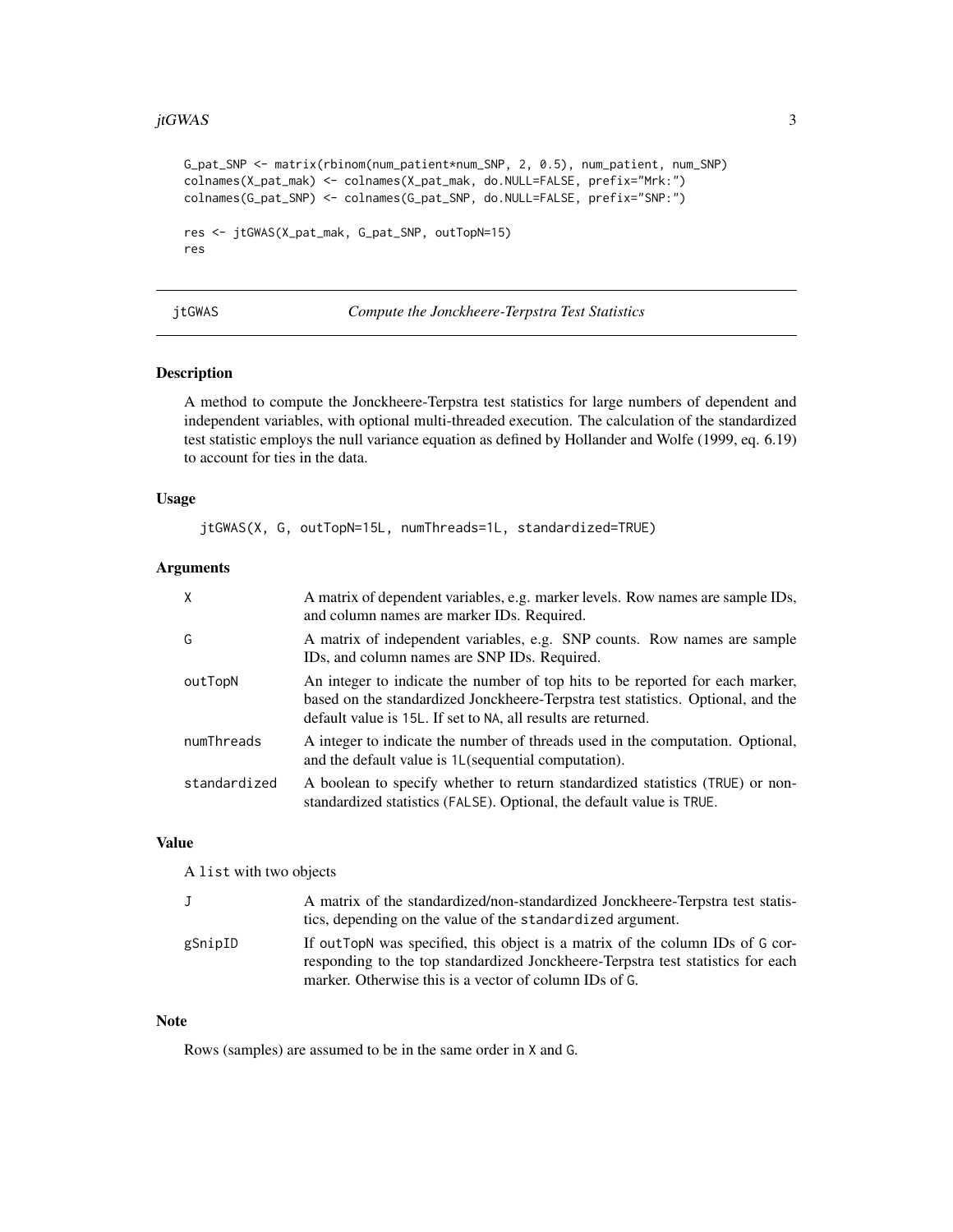#### References

Hollander, M. and Wolfe, D. A. (1999) *Nonparametric Statistical Methods*. New York: Wiley, 2nd edition.

#### Examples

```
# Generate dummy data
num_patient <- 100
num_marker <- 10
num_SNP <- 500
set.seed(12345)
X_pat_mak <- matrix(rnorm(num_patient*num_marker), num_patient, num_marker)
G_pat_SNP <- matrix(rbinom(num_patient*num_SNP, 2, 0.5), num_patient, num_SNP)
colnames(X_pat_mak) <- colnames(X_pat_mak, do.NULL=FALSE, prefix="Mrk:")
colnames(G_pat_SNP) <- colnames(G_pat_SNP, do.NULL=FALSE, prefix="SNP:")
res <- jtGWAS(X_pat_mak, G_pat_SNP, outTopN=5)
res
res <- jtGWAS(X_pat_mak, G_pat_SNP, outTopN=NA)
head(res)
```

```
pvalues Compute P-values Based on Jonckheere-Terpstra Test Statistics
```
#### Description

Method to compute the p-values for results from jtGWAS.

#### Usage

```
pvalues(jtGWAS.object)
```
#### Arguments

jtGWAS.object A jtGWAS object that is the return of method jtGWAS.

#### Value

A matrix of p-values with the same dimensions as the standardized statistics from jtGWAS. If jtGWAS was run with standardized=FALSE, returns NULL.

#### See Also

[jtGWAS](#page-2-1)

<span id="page-3-0"></span>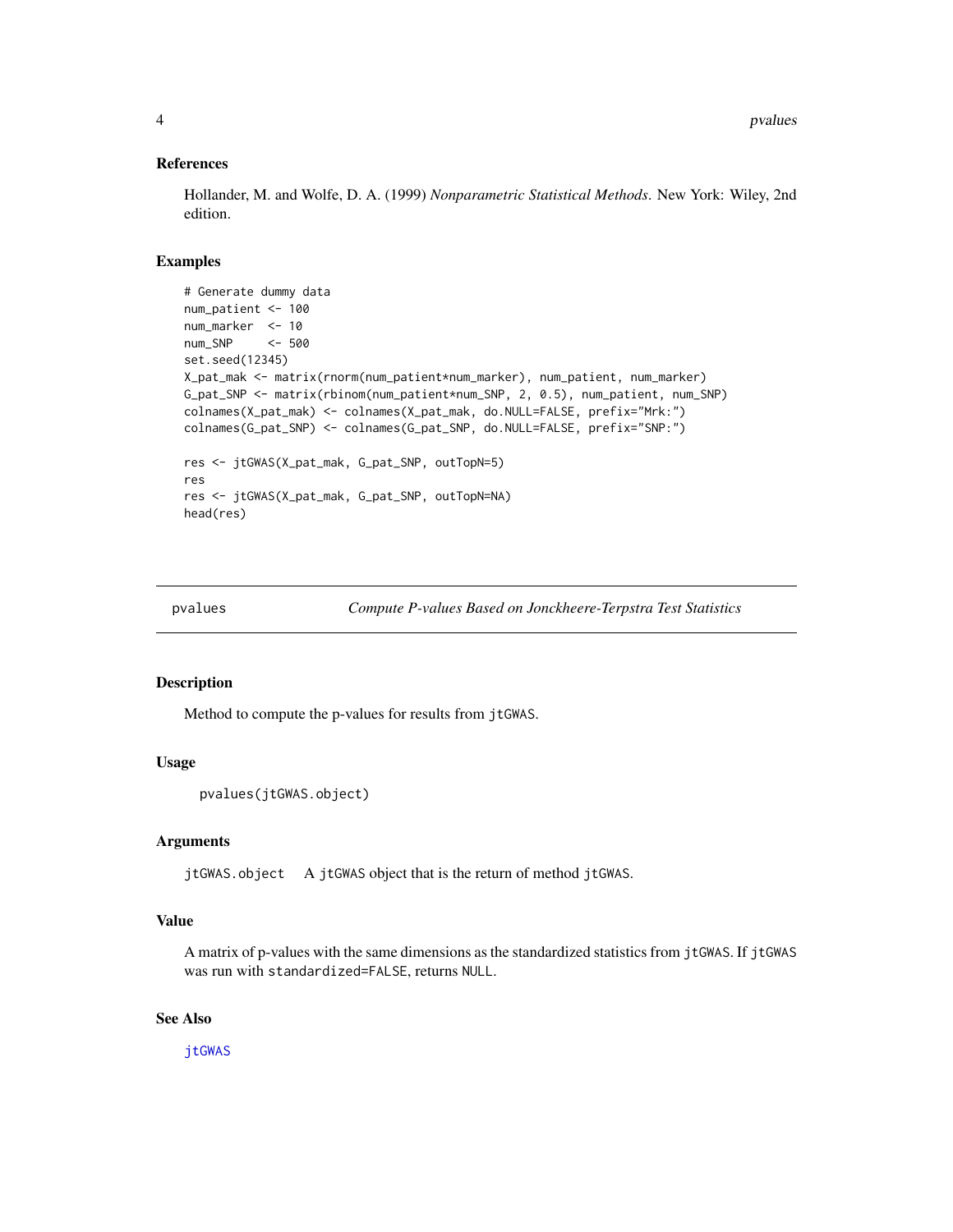#### <span id="page-4-0"></span>summary.jtGWAS 5

#### Examples

```
# Generate dummy data
num_patient <- 100
num_marker <- 10
num_SNP <- 500
set.seed(12345)
X_pat_mak <- matrix(rnorm(num_patient*num_marker), num_patient, num_marker)
G_pat_SNP <- matrix(rbinom(num_patient*num_SNP, 2, 0.5), num_patient, num_SNP)
colnames(X_pat_mak) <- colnames(X_pat_mak, do.NULL=FALSE, prefix="Mrk:")
colnames(G_pat_SNP) <- colnames(G_pat_SNP, do.NULL=FALSE, prefix="SNP:")
res <- jtGWAS(X_pat_mak, G_pat_SNP, outTopN=5)
pvalues(res)
res <- jtGWAS(X_pat_mak, G_pat_SNP, outTopN=NA)
pvalues(res)
```
summary.jtGWAS *Summarize Jonckheere-Terpstra Test Statistics and P-Values*

#### Description

Summary method for jtGWAS results.

#### Usage

```
## S3 method for class 'jtGWAS'
summary(object, marker2Print=1:10, SNP2Print=1:10,
printP=TRUE, outTopN=NA, subObj=FALSE, ...)
```
#### Arguments

| object       | A jtGWAS object that is the return of method jtGWAS. Required.                                                                                                                                                                                                                                                                                                                                                                                                                                             |
|--------------|------------------------------------------------------------------------------------------------------------------------------------------------------------------------------------------------------------------------------------------------------------------------------------------------------------------------------------------------------------------------------------------------------------------------------------------------------------------------------------------------------------|
| marker2Print | Either a numeric or character vector that indicates the desired dependent vari-<br>ables to print. The default is 1:10. Set to NA to print full results. Optional.                                                                                                                                                                                                                                                                                                                                         |
| SNP2Print    | Either a numeric or character vector that indicates the desired independent vari-<br>ables to print. If out TopN=NA in function jtGWAS, i.e., the results are not sorted,<br>both numeric and character vectors can be used to set the print range. The de-<br>fault range is 1:10. Set to NA to print full results. If outTopN!=NA in function<br>jtGWAS, the range of SNP2Print refers to the range of top normalized statistics<br>computed in jtGWAS and only numeric vectors are processed. Optional. |
| printP       | A boolean indicating whether to print the p-value (TRUE) or the standardized<br>statistics (FALSE). The default value is TRUE.                                                                                                                                                                                                                                                                                                                                                                             |
| outTopN      | An integer specifying the number of top hits to print in the summary, if the<br>statistics were not sorted during the statistics evaluation (i.e., if out TopN=NA in<br>function jtGWAS). Optional, and the default value is NA.                                                                                                                                                                                                                                                                           |
| subObj       | A boolean indicating whether to return a jtGWAS object subset per the requested<br>summary (TRUE). Optional. The default value is FALSE (nothing is returned).                                                                                                                                                                                                                                                                                                                                             |
| $\ddots$ .   | Additional arguments affecting the summary produced.                                                                                                                                                                                                                                                                                                                                                                                                                                                       |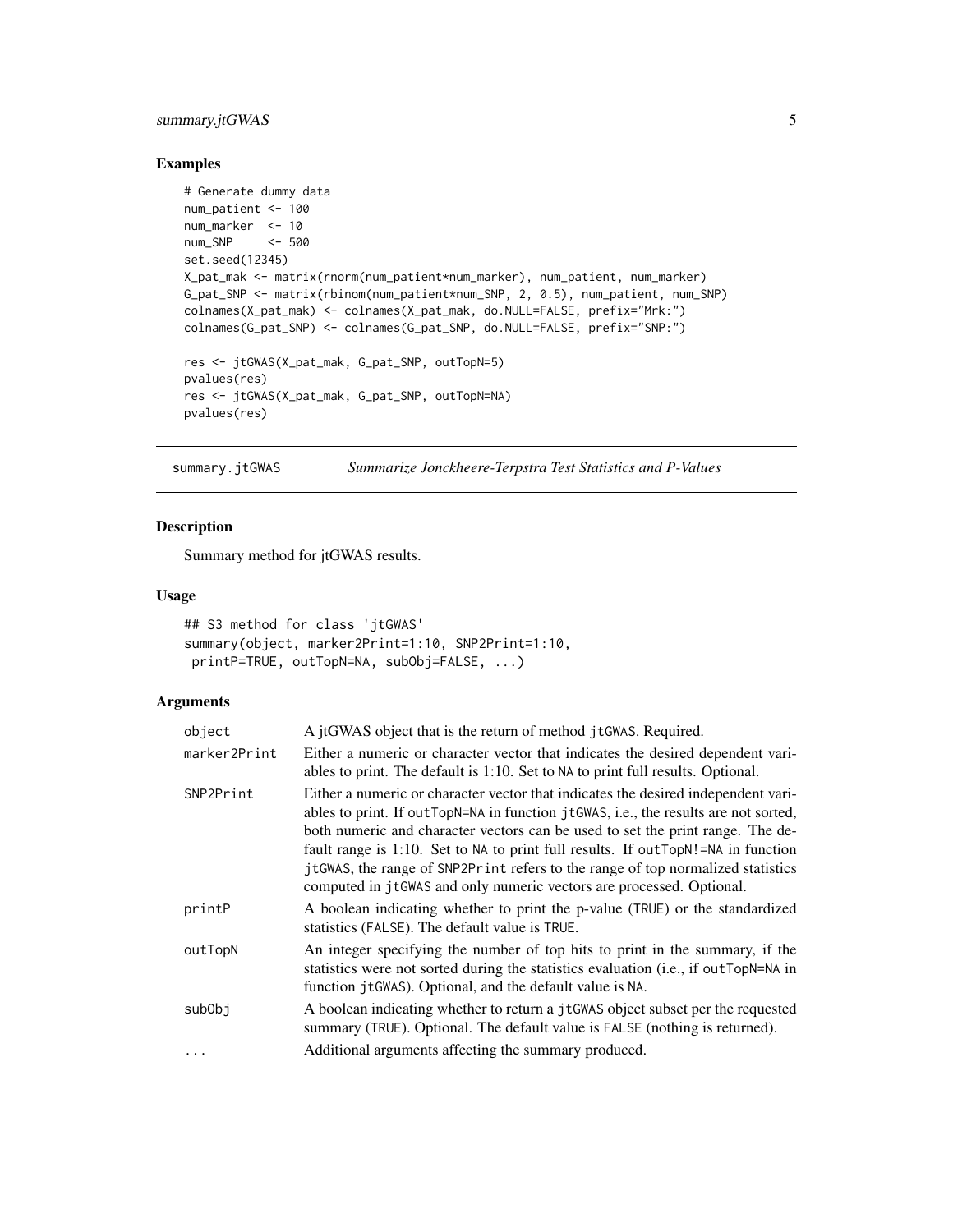#### <span id="page-5-0"></span>Value

If subObj=TRUE, this method returns a jtGWAS object matching the subset of statistics from object that are being printed. For example, if object is not sorted by top hits, summary(object, outTopN=10, subObj=TRUE) will print the summary and return a subset of object that contains only the top 10 SNPs for each marker. If subObj=FALSE, nothing is returned.

#### Note

This function prints a matrix or paired columns of SNP IDs and statistics/p-values to the log.

#### See Also

[jtGWAS](#page-2-1), [pvalues](#page-3-1)

#### Examples

```
# Generate dummy data
num_patient <- 100
num_marker <- 10
num_SNP <- 500
set.seed(12345);
X_pat_mak <- matrix(rnorm(num_patient*num_marker), num_patient, num_marker)
G_pat_SNP <- matrix(rbinom(num_patient*num_SNP, 2, 0.5), num_patient, num_SNP)
colnames(X_pat_mak) <- colnames(X_pat_mak, do.NULL=FALSE, prefix="Mrk:")
colnames(G_pat_SNP) <- colnames(G_pat_SNP, do.NULL=FALSE, prefix="SNP:")
res <- jtGWAS(X_pat_mak, G_pat_SNP, outTopN=5)
```

```
summary(res, marker2Print=c("Mrk:1","Mrk:2"), SNP2Print=1:5, printP=FALSE)
summary(res, marker2Print=NA, SNP2Print=1:5, printP=FALSE)
```

```
res <- jtGWAS(X_pat_mak, G_pat_SNP, outTopN=NA)
summary(res, marker2Print=1:10, SNP2Print=1:10, printP=TRUE)
summary(res, marker2Print=c("Mrk:1","Mrk:2"), SNP2Print=c("SNP:1","SNP:2"), printP=TRUE)
```

```
res <- jtGWAS(X_pat_mak, G_pat_SNP, outTopN=NA, standardized=FALSE)
summary(res, outTopN=10)
```